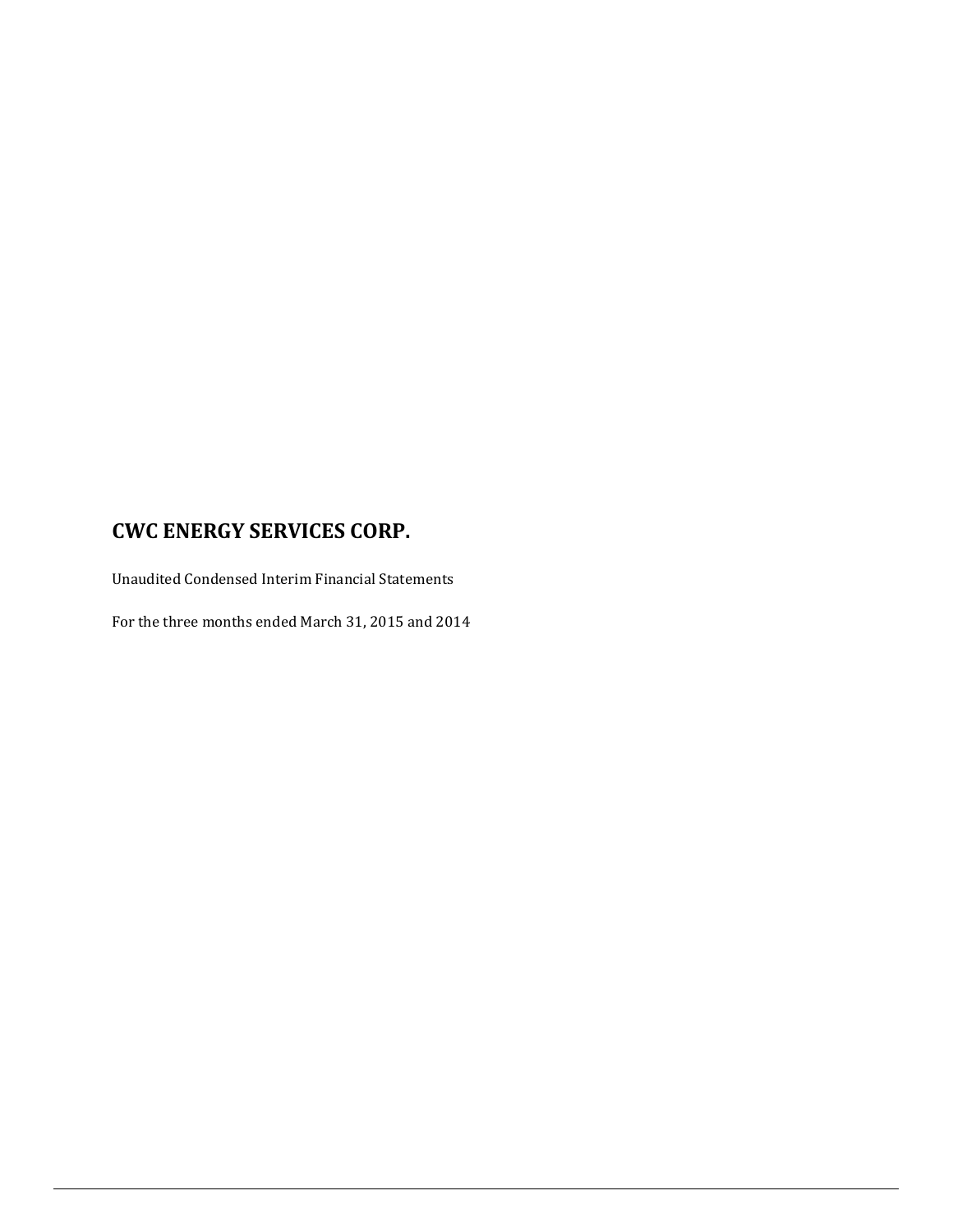## **CWC ENERGY SERVICES CORP. STATEMENTS OF FINANCIAL POSITION**

## As at March 31, 2015 and December 31, 2014

(unaudited)

|                                           |      | March 31,     | December 31,  |
|-------------------------------------------|------|---------------|---------------|
| (Stated in thousands of Canadian dollars) | Note | 2015          | 2014          |
| <b>ASSETS</b>                             |      |               |               |
| Current                                   |      |               |               |
| Cash                                      |      | \$<br>67      | \$<br>69      |
| Accounts receivable                       |      | 17,839        | 34,826        |
| Inventory                                 |      | 2,278         | 2,335         |
| Prepaid expenses and deposits             |      | 1,011         | 1,175         |
|                                           |      | 21,195        | 38,405        |
| Property and equipment                    | 5    | 219,667       | 218,910       |
| Intangibles                               |      | 1,311         | 1,390         |
| Goodwill                                  |      | 16,662        | 16,648        |
|                                           |      | \$<br>258,835 | \$<br>275,353 |
|                                           |      |               |               |
| <b>LIABILITIES</b>                        |      |               |               |
| Current                                   |      |               |               |
| Accounts payable and accrued liabilities  |      | \$<br>8,139   | \$<br>13,064  |
| Dividend payable                          | 7    | 1,395         | 4,738         |
| Current portion of long-term debt         | 6    | 185           | 201           |
|                                           |      | 9,719         | 18,003        |
| Deferred tax liability                    |      | 19,280        | 19,180        |
| Long-term debt                            | 6    | 54,911        | 65,465        |
|                                           |      | 83,910        | 102,648       |
|                                           |      |               |               |
| <b>SHAREHOLDERS' EQUITY</b>               |      |               |               |
| Share capital                             | 7    | 222,971       | 219,677       |
| Contributed surplus                       | 7    | 6,855         | 6,546         |
| Deficit                                   |      | (54, 901)     | (53, 518)     |
|                                           |      | 174,925       | 172,705       |
|                                           |      | \$<br>258,835 | \$<br>275,353 |

*See accompanying notes to the financial statements.*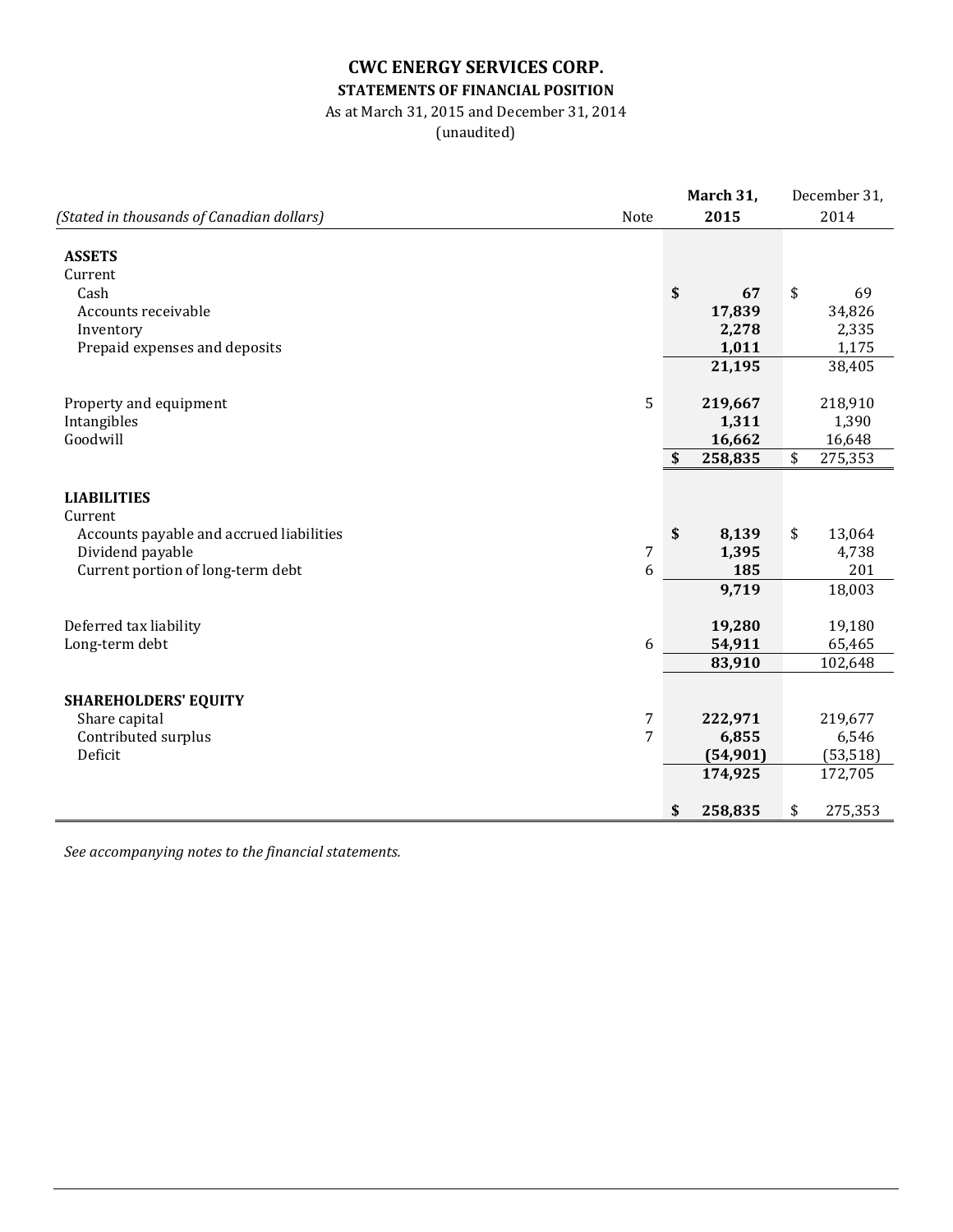## **STATEMENTS OF COMPREHENSIVE INCOME**

For the three months ended March 31, 2015 and 2014

(unaudited)

| Stated in thousands of Canadian dollars except per share amounts | Note           | 2015                      |        |    | 2014   |
|------------------------------------------------------------------|----------------|---------------------------|--------|----|--------|
| Revenue                                                          |                | $\boldsymbol{\mathsf{s}}$ | 27,830 | \$ | 38,373 |
| <b>Expenses</b>                                                  | 10             |                           |        |    |        |
| Direct operating expenses                                        |                |                           | 18,219 |    | 24,863 |
| Selling and administrative expenses                              |                |                           | 4,357  |    | 4,127  |
| Stock based compensation                                         | 7              |                           | 323    |    | 280    |
| Finance costs                                                    | 6              |                           | 574    |    | 443    |
| Depreciation and amortization                                    |                |                           | 4,184  |    | 4,265  |
| Loss on disposal of equipment                                    |                |                           | 35     |    |        |
|                                                                  |                |                           | 27,692 |    | 33,978 |
|                                                                  |                |                           |        |    |        |
| Net income before income taxes                                   |                |                           | 138    |    | 4,395  |
| Deferred income tax expense                                      |                |                           | 100    |    | 1,150  |
|                                                                  |                |                           |        |    |        |
| Net income and comprehensive income                              |                | \$                        | 38     | \$ | 3,245  |
|                                                                  |                |                           |        |    |        |
|                                                                  |                |                           |        |    |        |
| <b>Earnings per share</b>                                        |                |                           |        |    |        |
| Basic and diluted                                                | 7 <sup>1</sup> | -\$                       | 0.00   | S  | 0.02   |

*See accompanying notes to the financial statements.*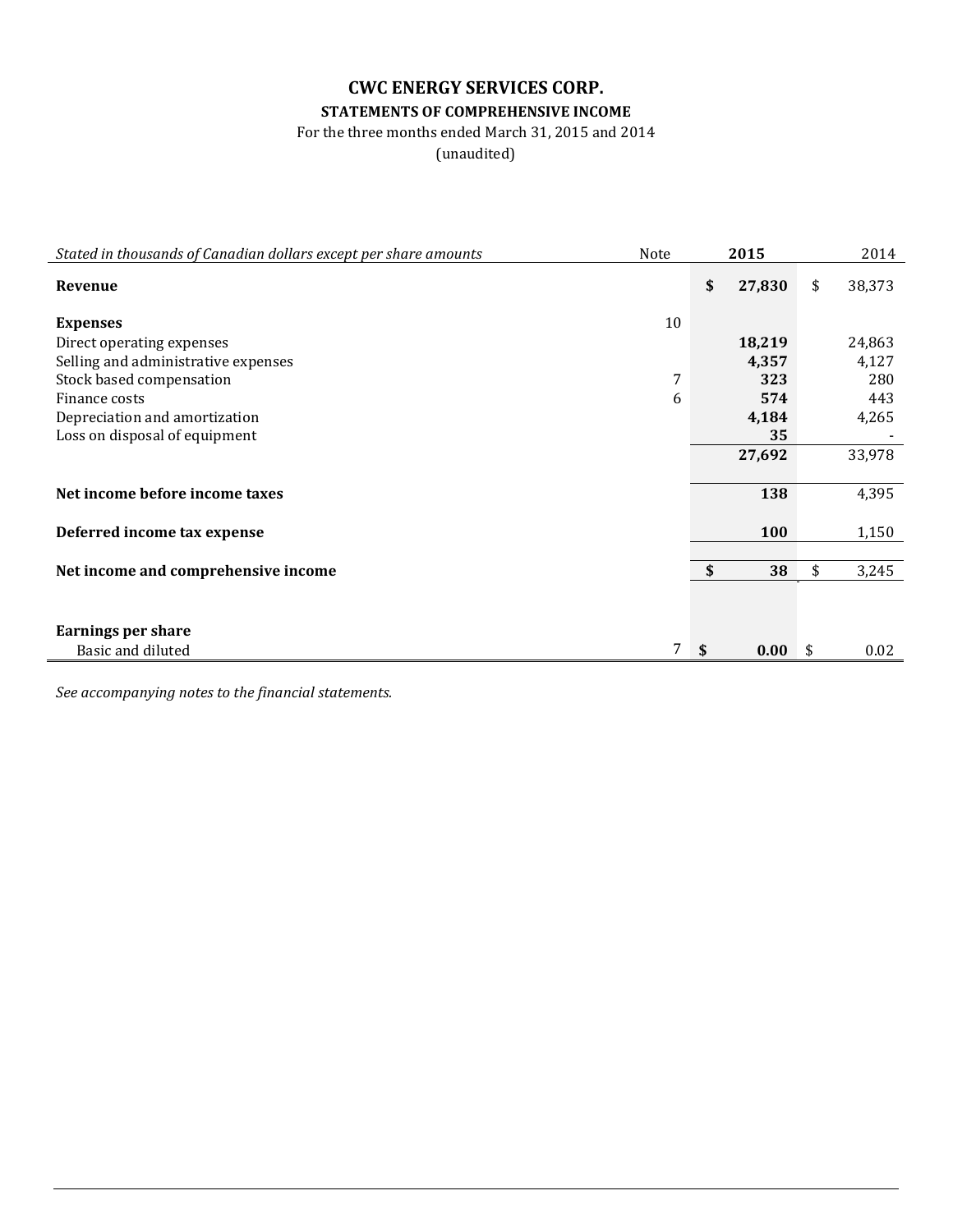## **CWC ENERGY SERVICES CORP. STATEMENTS OF CHANGES IN EQUITY**

## For the three months ended March 31, 2015 and 2014

(unaudited)

| Stated in thousands of Canadian dollars<br>except share amounts | Note | Number of<br><b>Shares</b> | <b>Share</b><br>Capital |     | Contributed<br><b>Surplus</b> | <b>Deficit</b>       | <b>Total</b><br><b>Equity</b> |
|-----------------------------------------------------------------|------|----------------------------|-------------------------|-----|-------------------------------|----------------------|-------------------------------|
|                                                                 |      |                            |                         |     |                               |                      |                               |
| Balance - January 1, 2014                                       |      | 155,323,066                | 108,184<br>\$           | \$  | 6,056                         | $(22,896)$ \$<br>\$  | 91,344                        |
| Net income and comprehensive income                             |      |                            |                         |     |                               | 3,245                | 3,245                         |
| Stock based compensation expense                                |      |                            |                         |     | 243                           |                      | 243                           |
| Exercise of stock options                                       |      | 30,000                     | 13                      |     | (5)                           |                      | 8                             |
| Dividends declared                                              |      |                            |                         |     |                               | (2,638)              | (2,638)                       |
| <b>Balance - March 31, 2014</b>                                 |      | 155,353,066                | 108,197<br>\$           | \$  | 6,294                         | $(22, 289)$ \$<br>\$ | 92,202                        |
|                                                                 |      |                            |                         |     |                               |                      |                               |
| <b>Balance January 1, 2015</b>                                  |      | 270,762,224                | 219,677                 |     | 6,546                         | (53, 518)            | 172,705                       |
| Net income and comprehensive income                             |      |                            |                         |     |                               | 38                   | 38                            |
| Stock based compensation expense                                | 7    |                            |                         |     | 315                           |                      | 315                           |
| Exercise of stock options                                       | 7    | 30,000                     | 13                      |     | (6)                           |                      | 7                             |
| Issued common shares under dividend                             |      |                            |                         |     |                               |                      |                               |
| reinvestment and stock dividend plans                           | 7    | 8,283,106                  | 3,281                   |     |                               |                      | 3,281                         |
| Dividends declared                                              | 7    |                            |                         |     |                               | (1, 421)             | (1, 421)                      |
| <b>Balance - March 31, 2015</b>                                 |      | 279,075,330                | \$222,971               | \$. | 6,855                         | (54,901)<br>\$       | \$174,925                     |

*See accompanying notes to the financial statements.*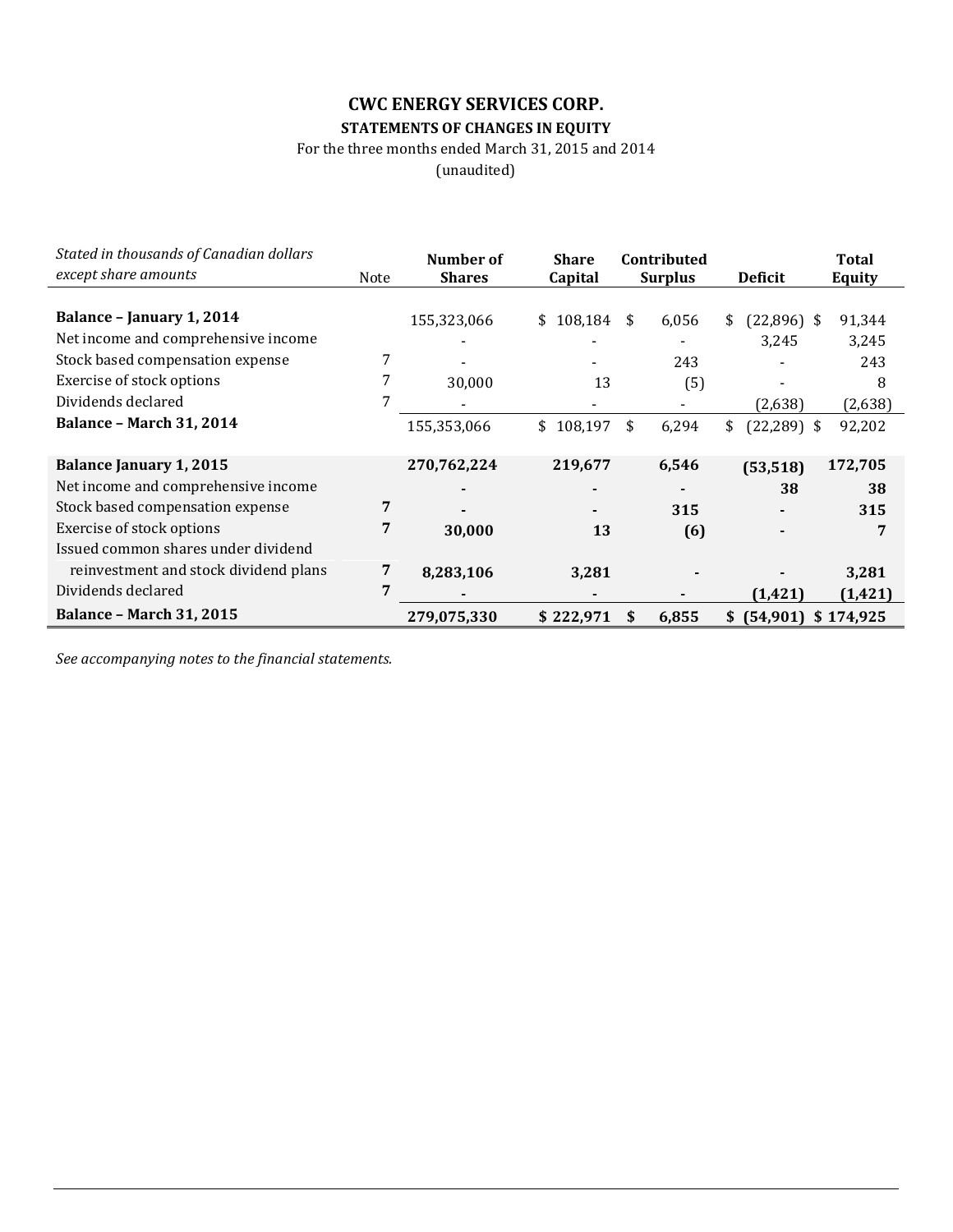## **CWC ENERGY SERVICES CORP. STATEMENTS OF CASH FLOWS**

#### For the three months ended March 31, 2015 and 2014

(unaudited)

| Stated in thousands of Canadian dollars       | Note | 2015      | 2014        |
|-----------------------------------------------|------|-----------|-------------|
| <b>Operating activities:</b>                  |      |           |             |
| Net income from operations                    |      | \$<br>38  | \$<br>3,245 |
| Adjustments for:                              |      |           |             |
| Stock based compensation expense              | 7    | 323       | 280         |
| Finance costs                                 |      | 574       | 443         |
| Depreciation and amortization                 |      | 4,184     | 4,265       |
| Loss on disposal of equipment                 |      | 35        |             |
| Deferred income tax expense                   |      | 100       | 1,150       |
|                                               |      | 5,254     | 9,383       |
| Changes in non-cash working capital balances  | 8    | 12,234    | (2, 922)    |
| Operating cash flow                           |      | 17,488    | 6,461       |
|                                               |      |           |             |
| <b>Investing activities:</b>                  |      |           |             |
| Purchase of equipment                         |      | (5,011)   | (3,011)     |
| Proceeds on disposal of equipment             |      | 114       | 11          |
| Investing cash flow                           |      | (4,897)   | (3,000)     |
|                                               |      |           |             |
| <b>Financing activities:</b>                  |      |           |             |
| Repayment of long-term debt                   |      | (10, 359) | (471)       |
| Finance costs paid                            |      | (200)     |             |
| Interest paid                                 |      | (530)     | (409)       |
| Finance lease repayments                      |      | (54)      | (56)        |
| Common shares issued on exercise of options   | 7    | 7         | 8           |
| Dividends paid                                | 7    | (1, 457)  | (2, 524)    |
| Financing cash flow                           |      | (12, 593) | (3, 452)    |
|                                               |      |           |             |
| (Decrease) increase in cash during the period |      | (2)       | 9           |
| Cash, beginning of period                     |      | 69        | 202         |
| Cash, end of period                           |      | \$<br>67  | \$<br>211   |

*See accompanying notes to the financial statements*.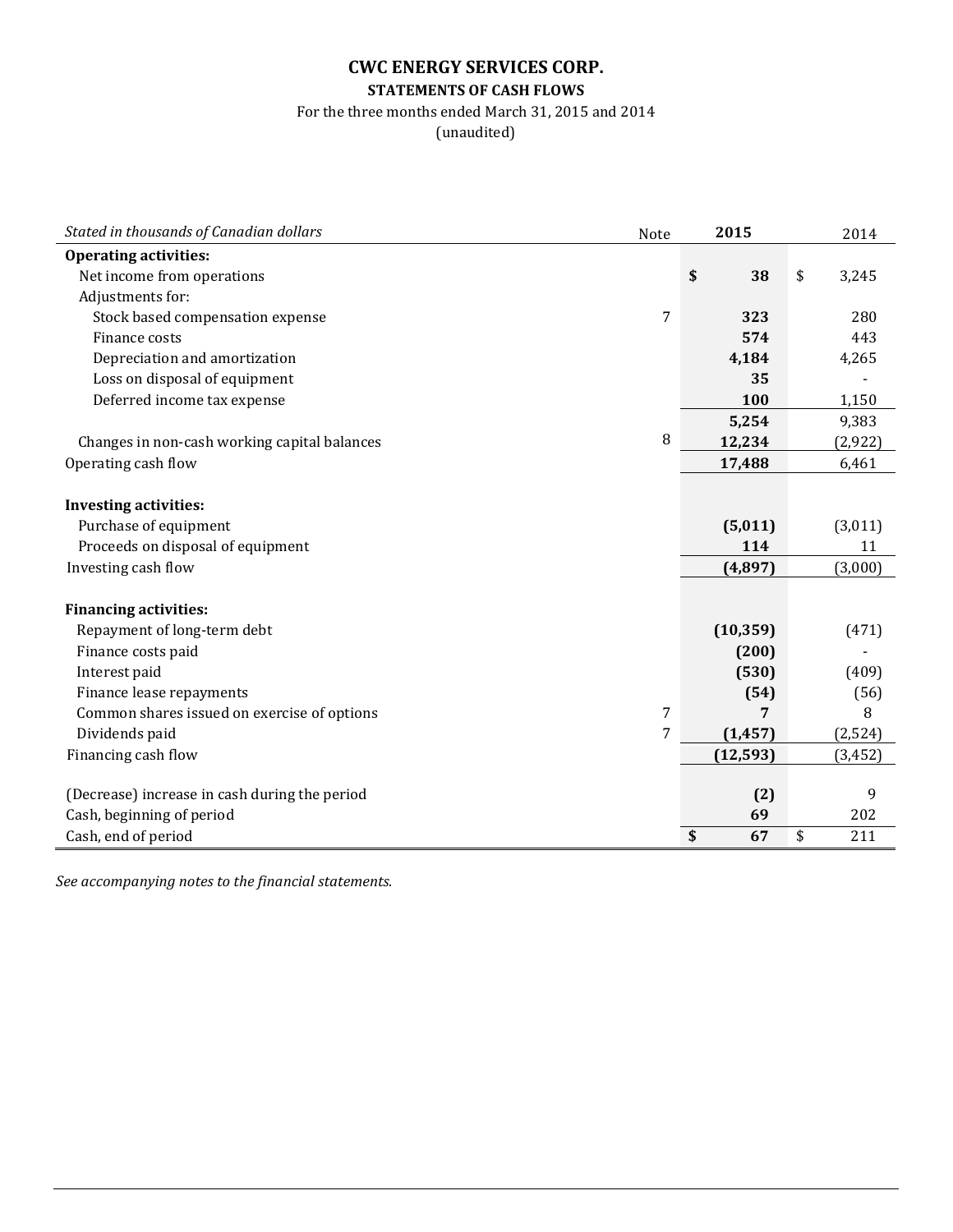NOTES TO THE FINANCIAL STATEMENTS For the three months ended March 31, 2015 and 2014 *Stated in thousands of Canadian dollars except share and per share amounts*

#### **1. Reporting entity**

CWC Energy Services Corp. ("CWC" or the "Company") is incorporated under the *Business Corporations Act* (Alberta). The address of the Company's head office is Suite 610, 205 –  $5<sup>th</sup>$  Avenue SW, Calgary, Alberta, Canada. The Company is an oilfield services company providing drilling and production services to oil and gas exploration and development companies throughout the Western Canadian Sedimentary Basin ("WCSB"). The Company's common stock is listed and traded on the TSX Venture Exchange under the symbol CWC. Additional information regarding CWC's business is available in CWC's most recent Annual Information Form available on SEDAR at [www.sedar.com,](http://www.sedar.com/) on the Company's websit[e www.cwcenergyservices.com,](http://www.cwcenergyservices.com/) or by contacting the Company at the address noted above.

#### **2. Basis of presentation**

#### (a) Statement of compliance

These condensed interim financial statements have been prepared in accordance with IAS 34 *Interim Financial Reporting* and do not include all the information required for full annual financial statements.

These condensed interim financial statements were approved by the Board of Directors on May 13, 2015.

#### (b) Use of estimates and judgments

The preparation of the condensed interim financial statements requires management to make judgments, estimates and assumptions that affect the application of accounting policies and the report amounts of assets and liabilities, income and expense. Actual results may differ from these estimates.

In preparing these condensed interim financial statements, the significant judgments made by management in applying the Company's accounting policies and the key sources of estimation uncertainty were the same as those that applied to the financial statements as at and for the year ended December 31, 2014.

(c) Comparative figures

Certain comparative amounts have been reclassified to conform to the current period's presentation.

#### **3. Significant accounting policies**

The accounting policies applied by the Company in these interim financial statements are the same as those applied by the Company in its financial statements as at and for the year ended December 31, 2014. These unaudited interim financial statements should be read in conjunction with the audited financial statements and notes thereto for the year ended December 31, 2014 as filed on SEDAR.

#### **4. Seasonality of operations**

The Company's operations are located in Western Canada. The ability to move heavy equipment safely and efficiently in Western Canadian oil and natural gas fields is dependent on weather conditions. Activity levels during the first quarter are typically the most robust as the frost creates a stable ground mass that allows for easy access to well sites and easier service rig movement. The second quarter is traditionally the slowest due to road bans during spring break-up. When winter's frost leaves the ground, it renders many secondary roads incapable of supporting the weight of heavy equipment until they have thoroughly dried out. Road bans during this time restrict service and support equipment access to well sites. The third quarter has more activity as the summer months are typically drier than the second quarter. The fourth quarter is again quite active as winter temperatures freeze the ground once more maximizing site access. However, there may be temporary halts to operations in extreme cold weather when the temperature falls below -35C.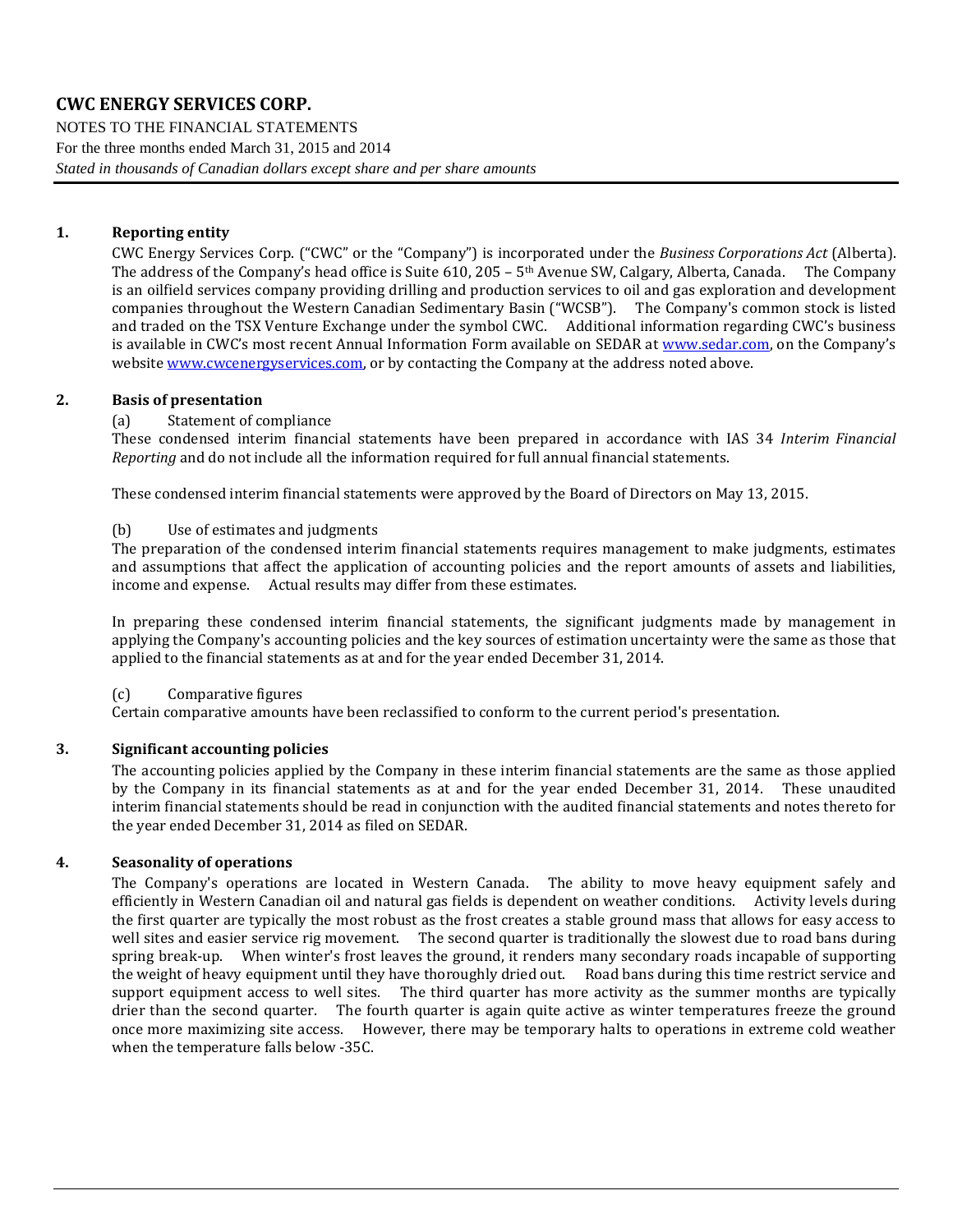NOTES TO THE FINANCIAL STATEMENTS For the three months ended March 31, 2015 and 2014 *Stated in thousands of Canadian dollars except share and per share amounts*

#### <span id="page-6-0"></span>**5. Property and equipment**

|                                 | <b>Production</b><br><b>Contract</b><br>drilling<br>services<br>equipment<br>equipment |         | <b>Other</b><br>equipment |    | <b>Total</b> |               |
|---------------------------------|----------------------------------------------------------------------------------------|---------|---------------------------|----|--------------|---------------|
| Costs                           |                                                                                        |         |                           |    |              |               |
| Balance, December 31, 2014      | \$                                                                                     | 104,749 | \$<br>205,233             | \$ | 1,638        | \$<br>311,620 |
| Additions                       |                                                                                        | 1,770   | 3,234                     |    | 7            | 5,011         |
| <b>Transfers</b>                |                                                                                        | (39)    | 39                        |    |              |               |
| Disposals                       |                                                                                        | (30)    | (508)                     |    |              | (538)         |
| Balance, March 31, 2015         |                                                                                        | 106,450 | 207,998                   |    | 1,645        | 316,093       |
| <b>Accumulated depreciation</b> |                                                                                        |         |                           |    |              |               |
| Balance, December 31, 2014      |                                                                                        | 4,543   | 86,825                    |    | 1,342        | 92,710        |
| Depreciation                    |                                                                                        | 1,234   | 2,830                     |    | 41           | 4,105         |
| Disposals                       |                                                                                        | (6)     | (383)                     |    |              | (389)         |
| <b>Transfers</b>                |                                                                                        | 6       | (6)                       |    |              |               |
| Balance, March 31, 2015         |                                                                                        | 5,777   | 89,266                    |    | 1,383        | 96,426        |
| Net book value                  |                                                                                        |         |                           |    |              |               |
| Balance, December 31, 2014      |                                                                                        | 100,206 | \$<br>118,408             | \$ | 296          | \$<br>218,910 |
| Balance, March 31, 2015         | \$                                                                                     | 100,673 | \$<br>118,732             | \$ | 262          | \$<br>219,667 |

At March 31, 2015, property and equipment includes equipment under finance leases which are recorded at cost totaling \$887 (December 31, 2014: \$887), less accumulated depreciation of \$531 (December 31, 2014: \$476).

#### <span id="page-6-1"></span>**6. Loans and borrowings**

The following table provides information with respect to amounts included in the statement of financial position related to loans and borrowings:

|                                              | March 31, |        | December 31, |        |
|----------------------------------------------|-----------|--------|--------------|--------|
|                                              |           | 2015   | 2014         |        |
| Current liabilities:                         |           |        |              |        |
| Current portion of finance lease liabilities | \$        | 185    | \$           | 201    |
|                                              | \$        | 185    | \$           | 201    |
|                                              |           |        |              |        |
| Non-current liabilities:                     |           |        |              |        |
| Bank Loan                                    | \$        | 55,299 | \$           | 65,657 |
| Finance lease liabilities                    |           | 177    |              | 215    |
| Financing fees                               |           | (565)  |              | (407)  |
|                                              |           | 54,911 |              | 65,465 |
|                                              |           |        |              |        |
| Total loans and borrowings                   |           | 55,096 |              | 65,666 |

The Company has a credit facility with a syndicate of four Canadian financial institutions (the "Credit Facility"). The Credit Facility provides the Company with a \$100 million extendible revolving term facility (the "Bank Loan") and other credit instruments. The Bank Loan is for a committed term until June 21, 2017 (the "Maturity Date"). No principal payments are required under the Bank Loan until the Maturity Date, at which time any amounts outstanding are due and payable. The Company may, on an annual basis, request the Maturity Date be extended for a period not to exceed three years from the date of the request. If a request for an extension is not approved by the banking syndicate, the Maturity Date will remain unchanged.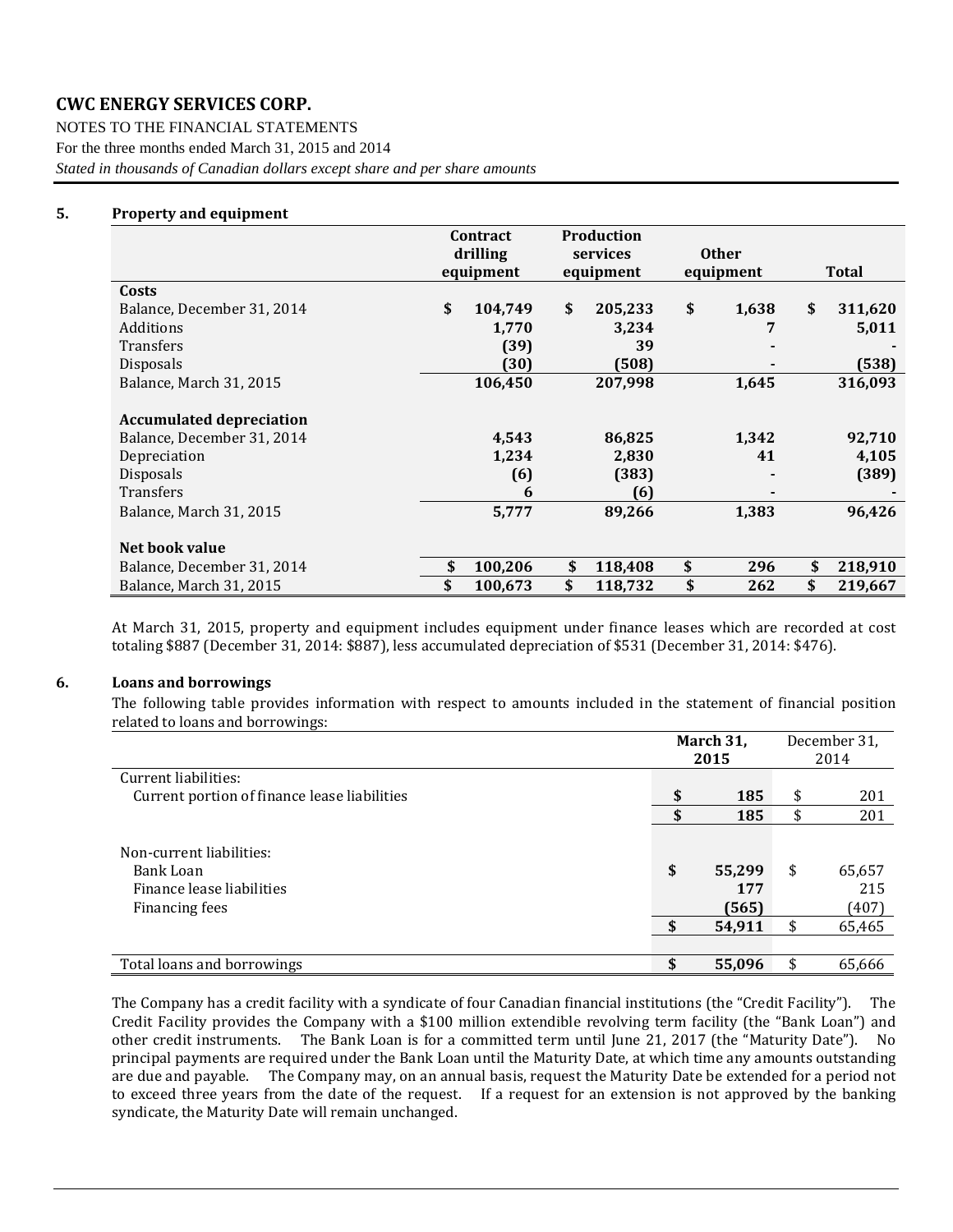### **CWC ENERGY SERVICES CORP.** NOTES TO THE FINANCIAL STATEMENTS For the three months ended March 31, 2015 and 2014 *Stated in thousands of Canadian dollars except share and per share amounts*

The Bank Loan bears interest based on a sliding scale pricing grid tied to the Company's trailing Consolidated Debt to Consolidated EBITDA(1) ratio from a minimum of the bank's prime rate plus 0.75% to a maximum of the bank's prime rate plus 2.75% or from a minimum of the bankers acceptances rate plus a stamping fee of 1.75% to a maximum of the bankers acceptances rate plus a stamping fee of 3.75%. Standby fees under the Bank Loan range between 0.39% and 0.84%. Interest and fees under the Bank Loan is payable monthly. The Company has the option to borrow funds denominated in either Canadian or United States dollars under the Credit Facility. Borrowings under the Bank Loan are limited to an aggregate of 75% of accounts receivable outstanding less than 90 days plus 60% of the net book value of property and equipment less certain priority payables. As at March 31, 2015, \$100 million was available for immediate borrowing under the \$100 million Bank Loan facility and \$55.3 million was outstanding (December 31, 2014: \$65.7 million). The Bank Loan has an accordion feature which provides the Company with an ability to increase the maximum borrowings to up to \$125 million, subject to the approval of the lenders. The Bank Loan is secured by a security agreement covering all of the assets of the Company and a first charge Security Interest covering all assets of the Company. Effective March 31, 2015 the applicable rates under the Bank Loan are: bank prime rate plus 1.0%, bankers acceptances rate plus a stamping fee of 2.0%, and standby fee rate of 0.55%.

Under the terms of the Credit Facility, the Company is required to comply with the following financial covenants:

|                                                                                            |                     | Actual         |
|--------------------------------------------------------------------------------------------|---------------------|----------------|
|                                                                                            | Covenant limits     | March 31, 2015 |
| Consolidated Debt <sup>(2)</sup> to Consolidated EBITD $A^{(1)}$                           | $3.00:1.00$ or less | 1.89:1.00      |
| Consolidated Debt <sup>(2)</sup> to Capitalization <sup>(3)</sup>                          | $0.50:1.00$ or less | 0.24:1.00      |
| Consolidated Adjusted Cash $Flow^{(4)}$ to Consolidated Finance Obligations <sup>(5)</sup> | $1.15:1.00$ or more | 5.41:1.00      |

(1) Consolidated EBITDA is calculated as net income plus finance costs, plus current and deferred income taxes, plus depreciation, plus stock based compensation, plus any non recurring losses or impairment losses, minus any non recurring gain, plus any expenses related to corporate or business acquisitions with all amounts being for the twelve month period ended the calculation date. EBITDA is adjusted to reflect the inclusion of material acquisitions or material dispositions on a pro forma basis for the twelve month period ended the calculation date.

(2) Consolidated Debt is calculated as total loans and borrowings as shown in the schedule above adjusted to remove any financing fees included. (3) Capitalization is calculated as Consolidated Debt plus Shareholders' Equity as at the calculation date.

(4) Consolidated Adjusted Cash Flow is calculated as Consolidated EBITDA minus amounts paid for transaction costs, dividends or share repurchases in the twelve month period ended the calculation date.

(5) Consolidated Finance Obligations is calculated as finance costs plus scheduled principal payments on debt including scheduled principal payments under finance leases minus accretion of finance fees included in finance costs for the twelve month period ended the calculation date.  $^{(6)}$  Pursuant to the Second Amending Agreement dated March 13, 2015, the Consolidated Debt to Consolidated EBITDA covenant limit is 3.00:1.00 for Q1-Q3 2015; 3.5:1.00 for Q4 2015 and Q1 2016; 3.25:1.00 for Q2 and Q3 2016 and returns to 3.00:1.00 thereafter.

Obligations under finance leases are primarily for leased automobiles with an expected term of three years and a one year minimum term. Interest rates on finance leases are specific to each leased asset, are fixed for the lease term and vary between 4.4% and 5.3% per annum.

Financing fees consist of commitment fees and legal expenses relating to the Credit Facility and are being amortized using the effective interest rate method over the term of the Credit Facility. Financing fees of \$44 were amortized and included in finance costs during the three months ended March 31, 2015 (year ended December 31, 2014: \$158).

#### <span id="page-7-0"></span>**7. Share capital**

(a) Authorized

Unlimited number of common voting shares without par value. Unlimited number of preferred shares without par value.

#### (b) Normal course issuer bid

The Company has a program to purchase its common shares from time to time in accordance with the normal course issuer bid procedures under Canadian securities laws. Pursuant to the issuer bid, CWC is allowed to purchase for cancellation up to 13,520,411 of its issued and outstanding common shares at prevailing market prices on the TSX Venture Exchange or other recognized marketplaces during the 12-month period ending May 21, 2015. There were no purchases made under the NCIB in the first three months of 2015. For the year ended December 31, 2014, 1,091,000 shares for consideration of \$941 including commissions were purchased under the NCIB.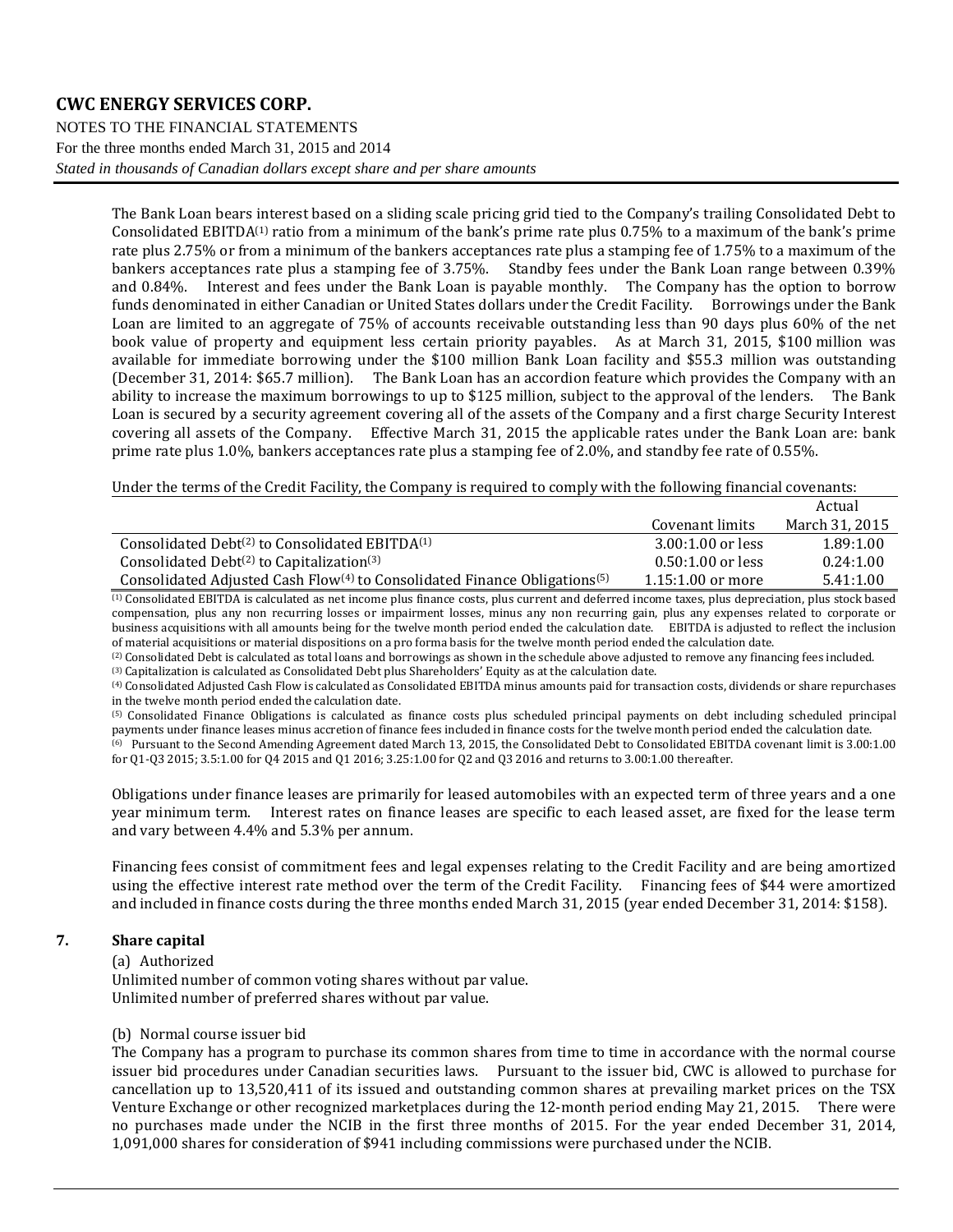NOTES TO THE FINANCIAL STATEMENTS For the three months ended March 31, 2015 and 2014 *Stated in thousands of Canadian dollars except share and per share amounts*

#### (c) Stock options

The following table summarizes changes in the number of stock options outstanding:

|                              |            | Weighted         |
|------------------------------|------------|------------------|
|                              | Number of  | average exercise |
|                              | options    | price            |
| Balance at December 31, 2014 | 13,020,012 | 0.54             |
| Exercised for common shares  | (30,000)   | 0.25             |
| Forfeited                    | (400,000)  | 0.68             |
| Balance at March 31, 2015    | 12,590,012 | 0.53             |

For the three months ended March 31, 2015, stock-based compensation expense relating to stock options totaled \$161 (three months ended March 31, 2014: \$66).

The Company has a Dividend Bonus Plan whereby holders of vested and in-the-money stock options receive a payment equal to the declared dividend amount. A portion of the dividend bonus is treated as stock based compensation while the remainder is recorded as a dividend. For the three months ended March 31, 2015, stockbased compensation relating the dividend bonus plan totaled \$8 (March 31, 2014: \$38).

Subsequent to March 31, 2015, 2,100,002 stock options were exercised, 400,000 were forfeited and 765,000 expired.

#### (d) Restricted share unit plan

The following table summarizes information about RSU's outstanding as at March 31, 2015:

| Issue date fair<br>value | Number of RSU's<br>outstanding | Weighted average<br>remaining life (years)<br>contractual | Weighted<br>average exercise<br>price( <sub>\$</sub> ) | Number of RSU's<br>exercisable |
|--------------------------|--------------------------------|-----------------------------------------------------------|--------------------------------------------------------|--------------------------------|
| $$0.39 - $1.04$$         | 1.990.000                      | 2.1                                                       | n/a                                                    | $\overline{\phantom{a}}$       |

For the three months ended March 31, 2015, stock-based compensation expense relating to RSU's totaled \$154 (March 31, 2014: \$176)

During the first quarter of 2015, 75,000 RSU's were forfeited, (March 31, 2014: NIL) and no RSU's were issued or exercised (March 31, 2014:NIL).

#### (e) Earnings per share

The following table reconciles the common shares used in computing earnings per share for the periods noted:

|                                                      | For the three |              |
|------------------------------------------------------|---------------|--------------|
|                                                      | months ended  | Year ended   |
|                                                      | March 31,     | December 31, |
|                                                      | 2015          | 2014         |
| Weighted average common shares outstanding - basic   | 277,658,060   | 227,675,260  |
| Dilutive stock options                               | 1,765,598     |              |
| Dilutive RSU's                                       | 225,447       |              |
| Weighted average common shares outstanding - diluted | 279,649,105   | 227,675,260  |

Outstanding stock options and RSU's are currently the only instruments which could potentially dilute earnings per share. For the three months ended March 31, 2015, 7,500,000 stock options and 860,000 RSU's (March 31, 2014: 766,666 and nil RSU's) were not included in the computation of earnings per common share because to do so would be anti-dilutive.

#### (f) Dividends

On November 12, 2014, the Company declared dividends of \$0.0175 per common share that were to be paid on January 15, 2015, to shareholders of record on December 31, 2014.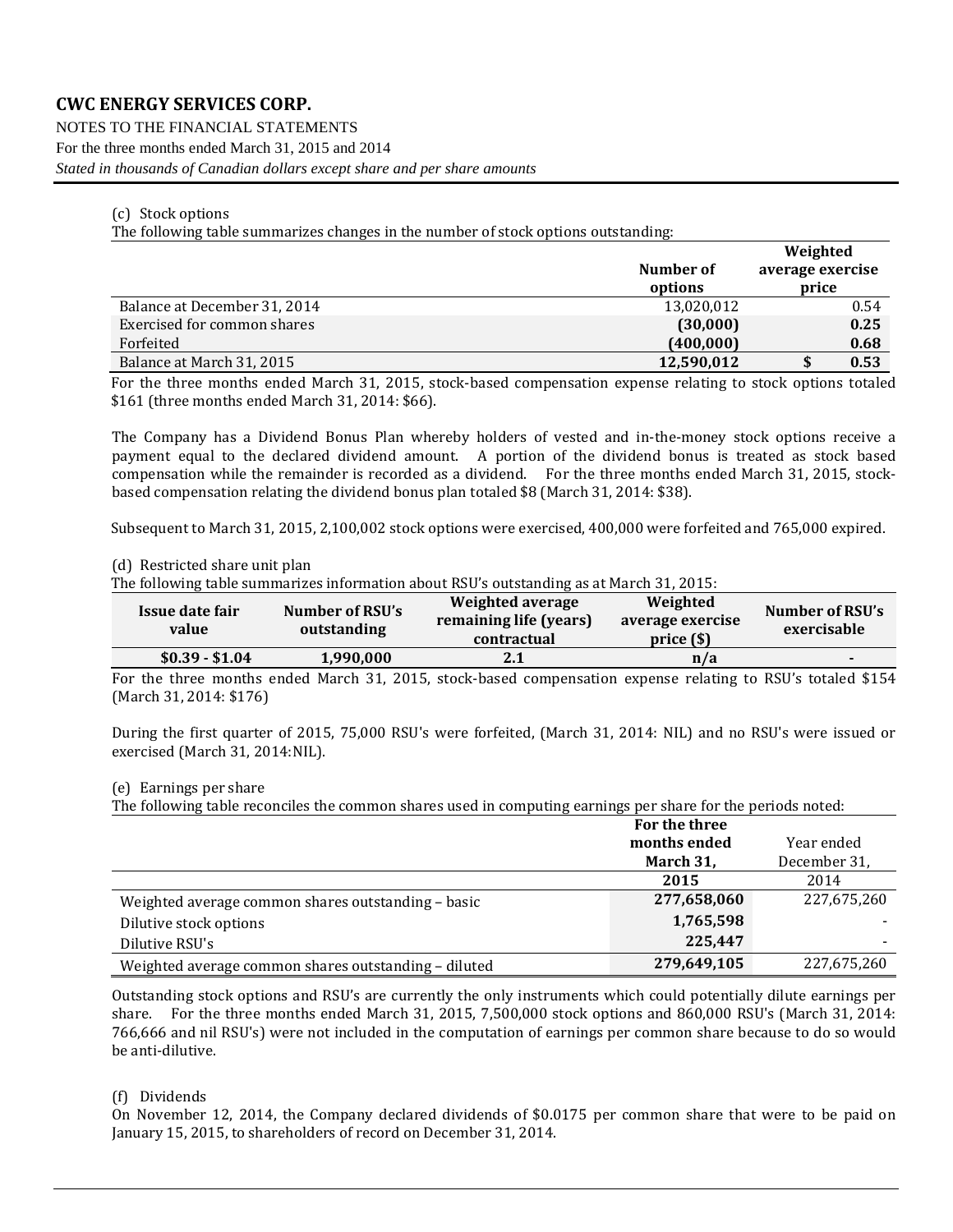NOTES TO THE FINANCIAL STATEMENTS For the three months ended March 31, 2015 and 2014 *Stated in thousands of Canadian dollars except share and per share amounts*

> On March 9, 2015, the Company declared dividends of \$0.005 per common share that were to be paid on April 15, 2015, the shareholders of record on March 31, 2015.

> On May 13, 2015, the Company declared dividends of \$0.005 per common share to shareholders of record on June 30, 2015 to be paid on July 15, 2015.

> On December 23, 2014, the Company introduced a Dividend Reinvestment Program ("DRIP") and Stock Dividend Program ("SDP") that provides eligible shareholders the opportunity to reinvest quarterly cash dividends into additional common shares at a potential discount. Common shares are issued from treasury at 95 percent of the 5 day volume-weighted average market price or purchased through the facilities of the TSX Venture exchange. Eligible shareholders may elect to participate in the DRIP or SDP or continue to receive a cash dividend beginning with the December 31, 2014 quarterly dividend paid on January 15, 2015. 69.2% of the common shares outstanding as at December 31, 2014, elected to participate in the DRIP and SDP, as a result, on January 15, 2015, 7,982,080 and 301,026 common shares were issued under the DRIP and SDP respectively.

> 72.1% of the common shares outstanding as at March 31, 2015, elected to participate in the DRIP and SDP, as a result, on April 15, 2015, 3,275,513 and 145,291 common shares were issued under the DRIP and SDP respectively.

#### <span id="page-9-0"></span>**8. Supplemental cash flow information**

|                                           | For the three months ended |         |  |  |
|-------------------------------------------|----------------------------|---------|--|--|
|                                           | March 31,                  |         |  |  |
|                                           | 2015                       | 2014    |  |  |
| Change in non-cash working capital items: |                            |         |  |  |
| Accounts receivable                       | \$16,987                   | (4,068) |  |  |
| Inventory                                 | 57                         | 48      |  |  |
| Prepaid expenses and deposits             | 164                        | 131     |  |  |
| Accounts payable and accrued liabilities  | (4, 925)                   | 1,116   |  |  |
|                                           | 12.283                     | (2,773) |  |  |

Certain non-cash items totaling \$49 (March 31, 2014: \$149) have been excluded from the calculation of the change in non-cash working capital in the cash flow statements.

#### **9. Operating segments**

The Company operates in the western Canadian oilfield service industry through its contract drilling and production services segments. The production services segment provides well services to oil and gas exploration and production companies through the use of service rigs, coil tubing units, snubbing units and production testing equipment. The contract drilling segment provides drilling rigs and related ancillary equipment to oil and gas exploration and production companies.

Management uses net income before depreciation and income taxes ("segment profit") in management reports reviewed by key management personnel and the board of directors to measure performance at a segment basis. Segment profit is used to measure performance as management believes this is the most relevant measure in evaluating the results of our segments relative to each other and other entities that operate within the respective industries.

The Corporate segment captures general and administrative expenses associated with supporting each of the reporting segments operations, plus costs associated with being a public company. Also included in the Corporate segment is interest expense for debt servicing, income tax expense and other amounts not directly related to the two primary segments.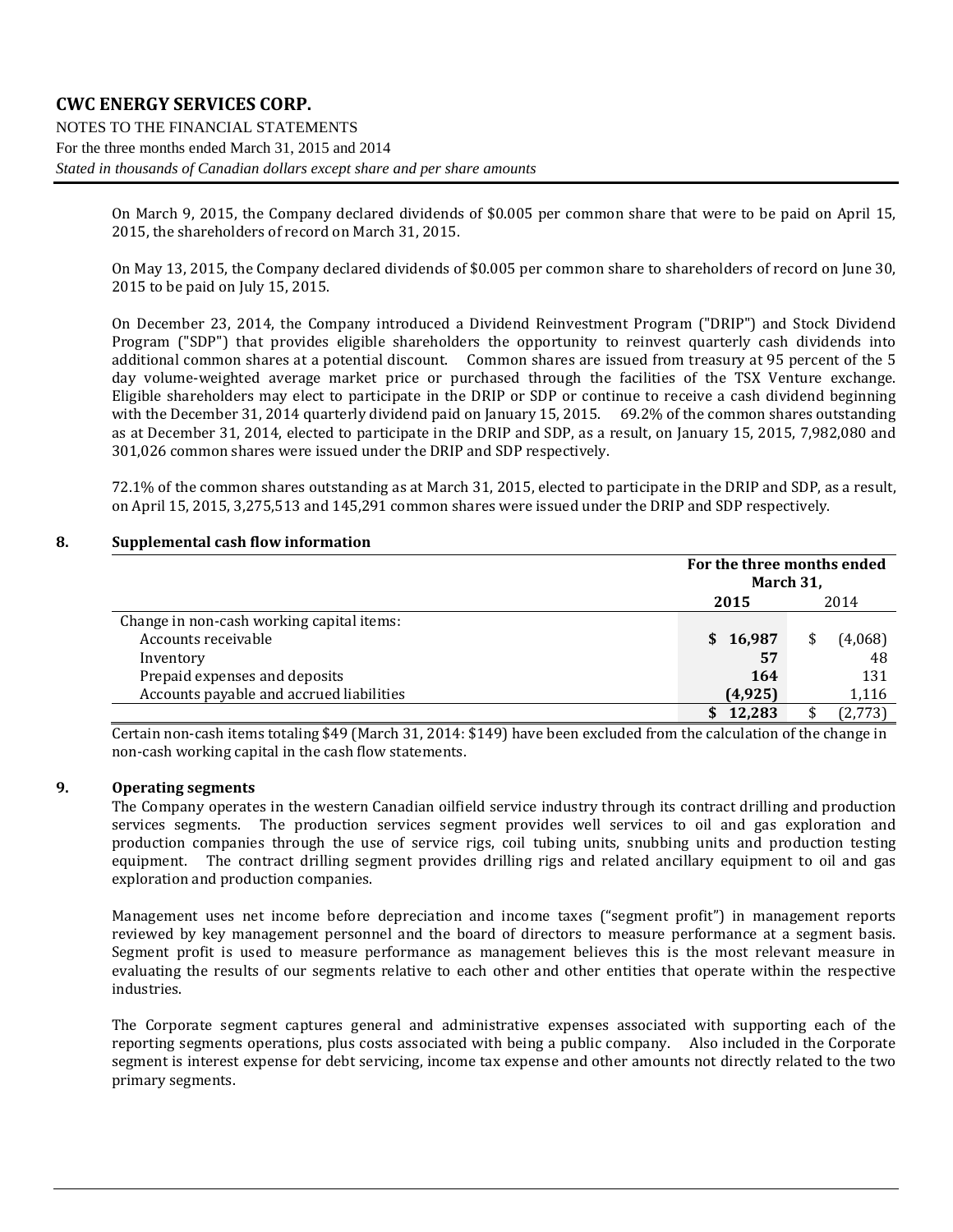NOTES TO THE FINANCIAL STATEMENTS For the three months ended March 31, 2015 and 2014 *Stated in thousands of Canadian dollars except share and per share amounts*

| The amounts related to each industry segment are as follows: |                 |            |                      |              |
|--------------------------------------------------------------|-----------------|------------|----------------------|--------------|
|                                                              | <b>Contract</b> | Production |                      |              |
| For the three months ended March 31, 2015                    | drilling        | services   | Corporate            | Total        |
| Revenue                                                      | \$10,973        | \$16,857   | \$<br>$\blacksquare$ | \$<br>27,830 |
|                                                              |                 |            |                      |              |
| Direct operating expenses                                    | 6,240           | 11,979     |                      | 18,219       |
| Selling and administrative expenses                          | 304             | 2,512      | 1,541                | 4,357        |
| Stock based compensation                                     |                 |            | 323                  | 323          |
| Finance costs                                                |                 |            | 574                  | 574          |
| Loss on disposal of equipment                                | 10              | 25         |                      | 35           |
| Net income (loss) before depreciation and taxes              | 4,419           | 2,341      | (2, 438)             | 4,322        |
| Depreciation                                                 | 1,313           | 2,830      | 41                   | 4,184        |
| Net income (loss) before tax                                 | 3,106           | (489)      | (2, 479)             | 138          |
| Income tax expense                                           |                 |            | 100                  | <b>100</b>   |
| Net income (loss)                                            | 3,106           | (489)      | (2,579)              | 38           |
| Capital expenditures                                         | 1,770           | 3,234      | 7                    | 5,011        |
| As at March 31, 2015                                         |                 |            |                      |              |
| Property and equipment                                       | 100,673         | 118,732    | 262                  | 219,667      |
| Intangibles                                                  | 1,311           |            |                      | 1,311        |
| Goodwill                                                     | 16,662          |            |                      | 16,662       |

|                                                 | <b>Contract</b> | <b>Production</b> |           |              |
|-------------------------------------------------|-----------------|-------------------|-----------|--------------|
| For the three months ended March 31, 2014       | drilling        | services          | Corporate | Total        |
| Revenue                                         | \$              | \$38,373          | \$        | \$<br>38,373 |
|                                                 |                 |                   |           |              |
| Direct operating expenses                       |                 | 24,863            |           | 24,863       |
| Selling and administrative expenses             |                 | 2,773             | 1,354     | 4,127        |
| Stock based compensation                        |                 |                   | 280       | 280          |
| Finance costs                                   |                 |                   | 443       | 443          |
| Net income (loss) before depreciation and taxes |                 | 10,737            | (2,077)   | 8,660        |
| Depreciation                                    |                 | 4,140             | 125       | 4,265        |
| Net income (loss) before tax                    |                 | 6,596             | (2,201)   | 4,395        |
| Deferred income tax expense                     |                 |                   | 1,150     | 1,150        |
| Net income (loss)                               |                 | 6,596             | (3, 351)  | 3,245        |
| Capital expenditures                            |                 | 2,978             | 33        | 3,011        |
| As at March 31, 2014                            |                 |                   |           |              |
| Property and equipment                          |                 | 121,706           | 704       | 122,410      |
| Intangibles                                     |                 |                   |           |              |
| Goodwill                                        |                 |                   |           |              |